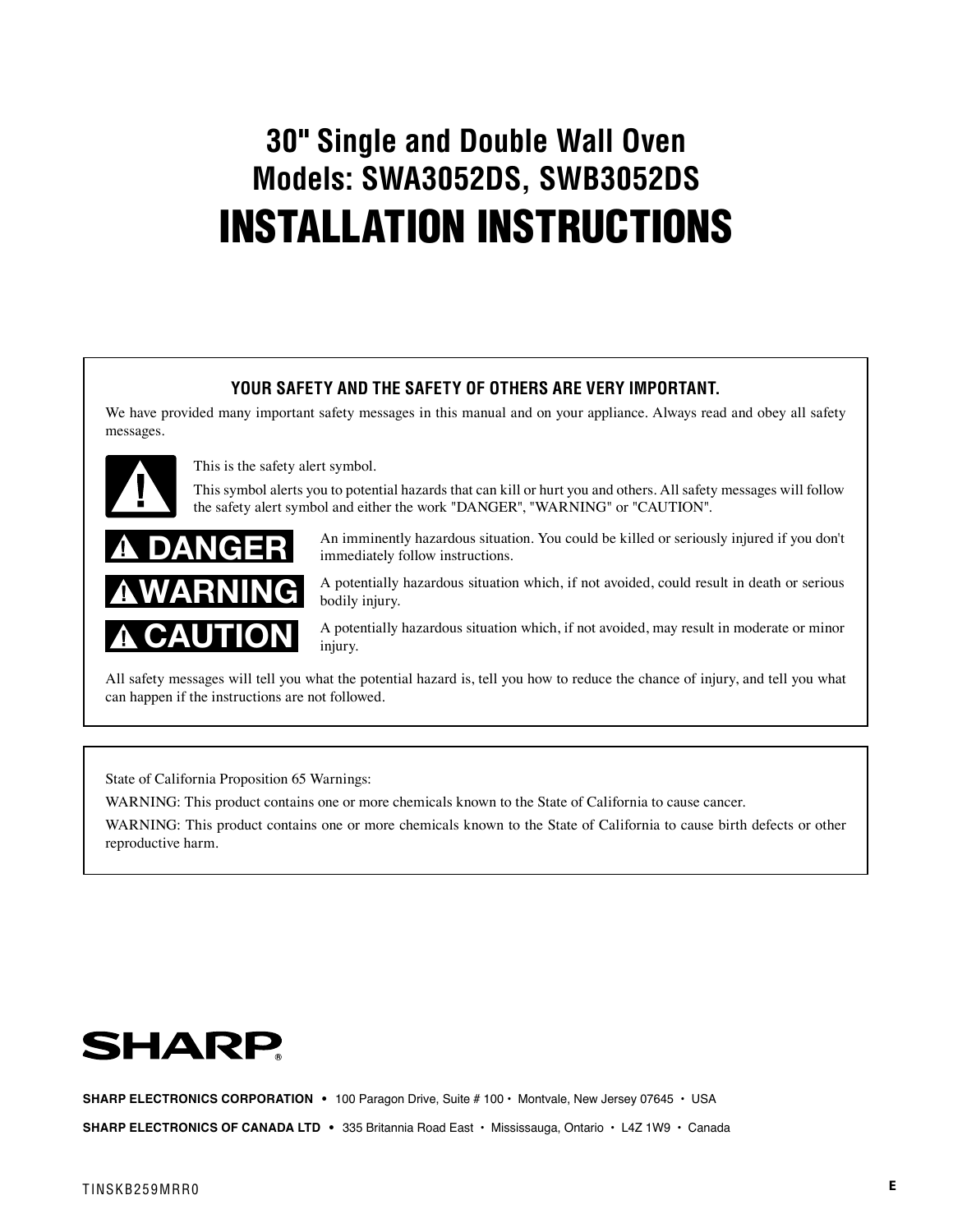# INSTALLATION REQUIREMENTS

# TOOLS AND PARTS

Gather the required tools before starting installation. Read and follow the instructions provided with any tools listed here.

### ALL INSTALLATIONS

### **TOOLS NEEDED:**

- Measuring Tape
- Straightedge
- Pencil
- Phillips Screwdriver
- Level
- Wire Cutters and Wire Stripper
- Hand or Sabre Saw
- 1" Hole Saw
- Cordless Drill and Drill Bit
- Safety Gloves and Goggles
- Volt Meter (0-250VAC)

### **PARTS NEEDED:**

- UL Listed Conduit Connector
- UL Listed Wire Connectors

### **PARTS PROVIDED:**

• #8-14 x 1" Screws - Single Ovens (2), Double Ovens (4)

### TECHNICAL DATA

## LOCATION REQUIREMENTS

**IMPORTANT:** Observe all governing codes and ordinances.

- Cabinet opening dimensions that are shown must be used. Given dimensions provide minimum clearance with oven.
- Recessed installation area must provide complete enclosure around the recessed portion of the oven.
- The oven support surface must be solid, level and flush with the bottom of the cabinet cutout.

### THE OVEN SUPPORT SURFACE MUST BE ABLE TO SUPPORT THE WEIGHT OF:

Single Oven: 130 lbs (59 kg) plus 30 lb (14 kg) food load

Double Oven: 230 lbs (105 kg) plus 60 lb (28 kg) food load

• Grounded electrical supply is required. See "Electrical Requirements" section.

**NOTE:** For undercounter installation, it is recommended that the junction box be located in the adjacent right or left cabinet.

**IMPORTANT:** To avoid damage to your cabinets, check with your builder or cabinet supplier to make sure that the materials used will not discolor, delaminate or sustain other damage. This oven has been designed in accordance with the requirements of UL and CSA International and complies with the maximum allowable wood cabinet temperatures of 194°F (90°C).

| <b>OVEN</b>          | <b>DIMENSION</b>       | <b>MODEL</b>     | ELECTRICAL RATINGS AND MAXIMUM CONNECTED LOAD<br>@ 240 VOLTS 60 HZ |            |
|----------------------|------------------------|------------------|--------------------------------------------------------------------|------------|
| Single Built-in Oven | $30'' (76 \text{ cm})$ | <b>SWA3052DS</b> | $20.0$ Amp.                                                        | 4800 Watts |
| Double Built-in Oven | $30'' (76 \text{ cm})$ | <b>SWB3052DS</b> | 35.4 Amp.                                                          | 8500 Watts |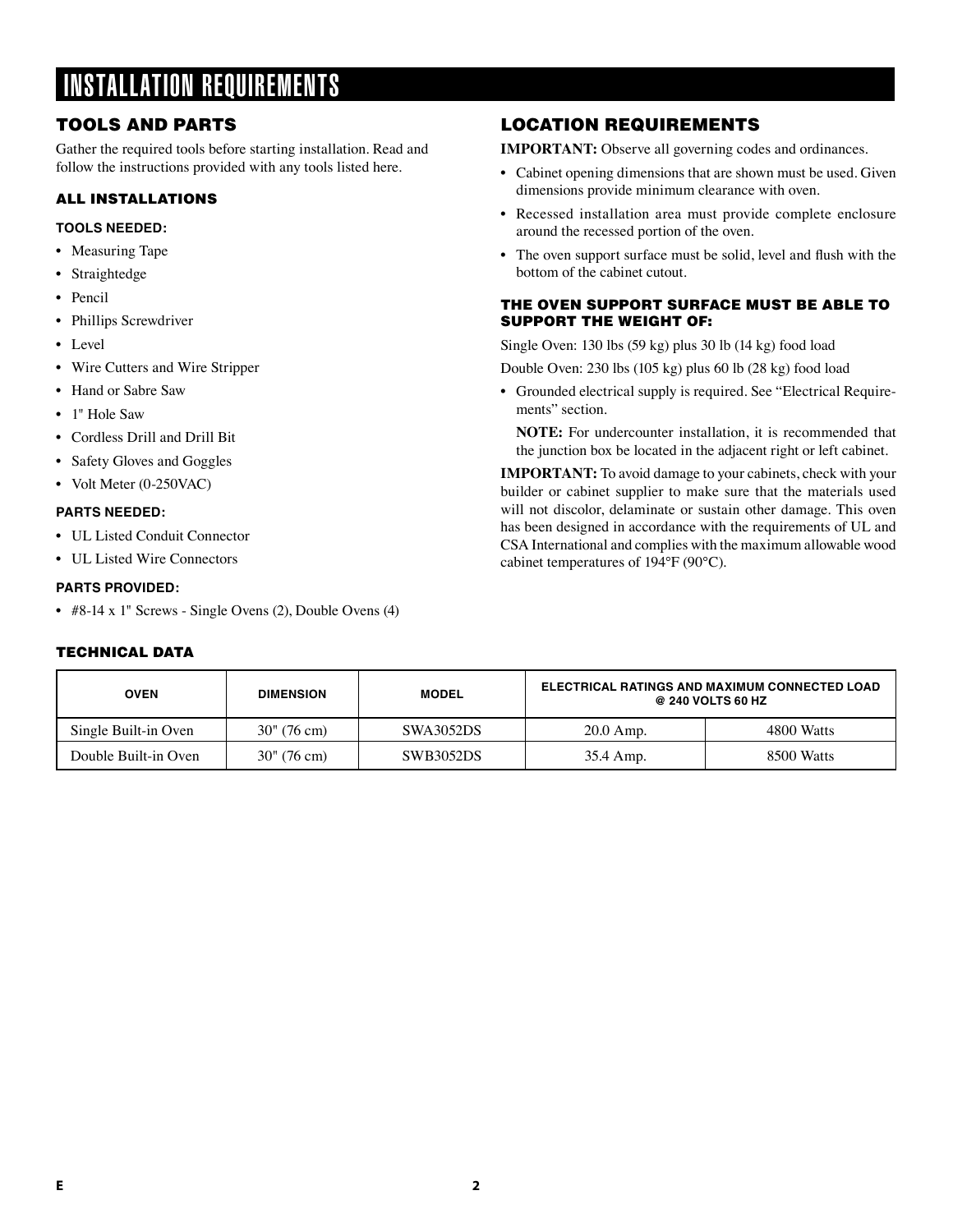# PRODUCT DIMENSIONS





| <b>LETTER</b> | <b>SINGLE OVEN DIMENSIONS</b>           | <b>DOUBLE OVEN DIMENSIONS</b>           |  |
|---------------|-----------------------------------------|-----------------------------------------|--|
| A             | 287/16" (72.2 cm) Height (overall)      | 513/16" (130.0 cm) Height (overall)     |  |
| B             | $281/2$ " (72.4 cm) Width (recessed)    | $281/2$ " (72.4 cm) Width (recessed)    |  |
| $\mathcal{C}$ | $273/16$ " (69 cm) Height (recessed)    | 4915/16" (126.8 cm) Height (recessed)   |  |
| $D^*$         | $23^{1/2}$ " (59.7 cm) Depth (recessed) | $23^{1/2}$ " (59.7 cm) Depth (recessed) |  |
| E             | 297/8" (75.9 cm) Width (overall)        | $297/8$ " (75.9 cm) Width (overall)     |  |

\* From back of unit to cabinet face.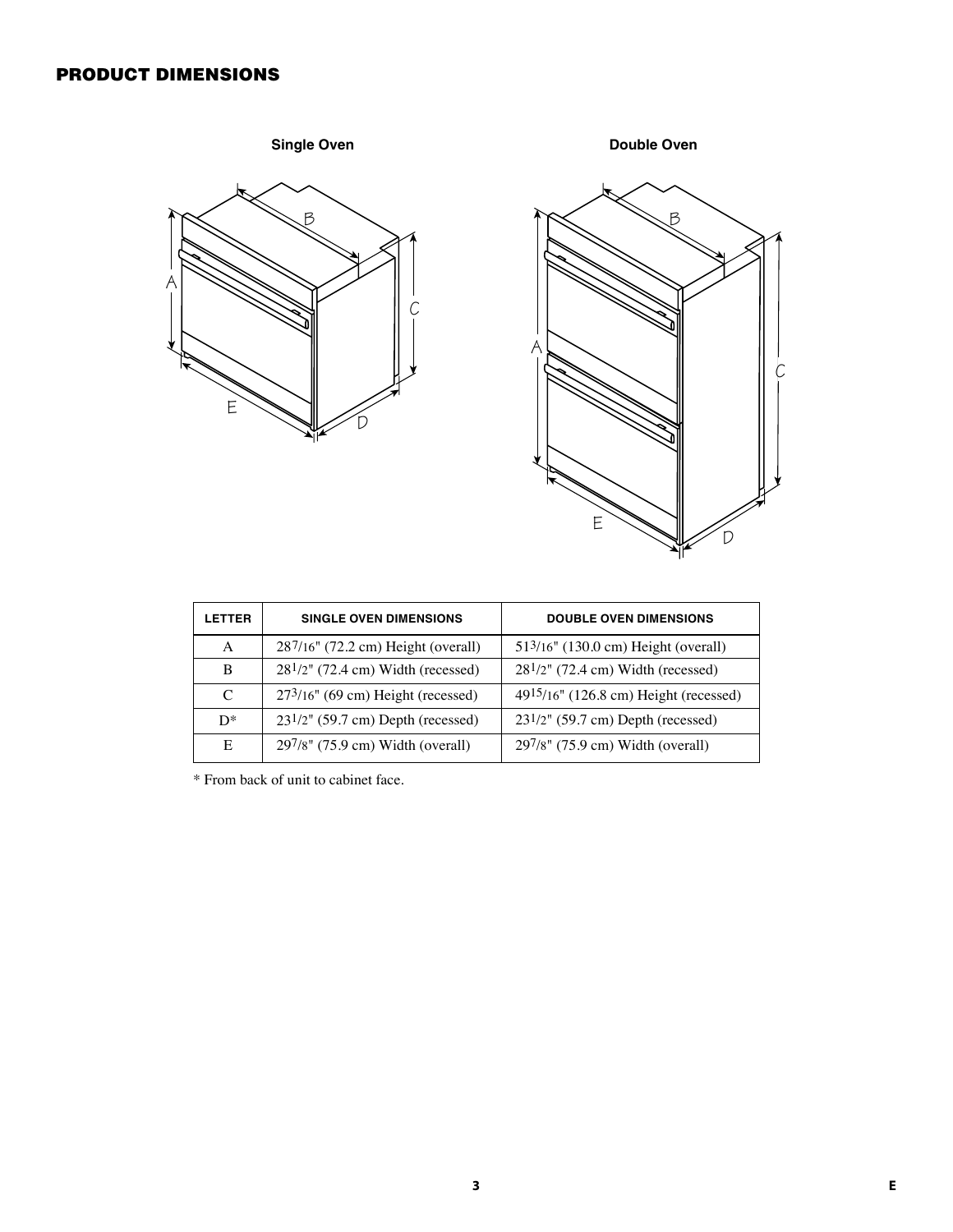

### **Single Oven - Installed in Cabinet and Installed Undercounter**

### **Double Oven - Installed in Cabinet**

| <b>LETTER</b> | <b>DESCRIPTIONS</b>                                     | <b>SINGLE OVEN</b><br><b>UNDERCOUNTER</b><br><b>WITHOUT COOKTOP</b> | <b>SINGLE OVEN IN CABINET</b> | <b>DOUBLE OVEN IN CABINET</b> |
|---------------|---------------------------------------------------------|---------------------------------------------------------------------|-------------------------------|-------------------------------|
| A             | Width (cutout)                                          | 285/8" (72.7 cm)                                                    | $28^{5}/8$ " (72.7 cm)        | 285/8" (72.7 cm)              |
| <sup>B</sup>  | Height (cutout)                                         | $27^{1/2}$ " (70.0 cm)                                              | $27^{1/2}$ " (70.0 cm)        | $50^{1/4}$ " (127.6 cm)       |
| $\mathcal{C}$ | Depth (cutout)                                          | $24$ " (61.0 cm)                                                    | $24$ " (61.0 cm)              | $24$ " (61.0 cm)              |
| D             | Top of Cutout to Bottom of Upper<br><b>Cabinet Door</b> | N/A                                                                 | $1^{1/2}$ " (3.8 cm)          | $1^{1/2}$ " (3.8 cm)          |
| E             | Bottom of Cutout to Floor<br>(recommended)*             | $5^{1/4}$ " (13.3 cm)                                               | $32$ " (81.3 cm)              | $14^{3}/4$ " (37.5 cm)*       |
| $\mathbf{F}$  | Bottom of Cutout to Top of Cabinet<br>Door              | N/A                                                                 | $1^{1/2}$ " (3.8 cm)          | $1^{1/2}$ " (3.8 cm)          |
| G             | Overlap of oven with sides of cutout                    | $11/16$ " (1.7 cm)                                                  | $11/16$ " (1.7 cm)            | $11/16$ " (1.7 cm)            |

\* Bottom of Cutout to Floor (acceptable) 4" to 143/4" (10.2 cm to 37.5 cm)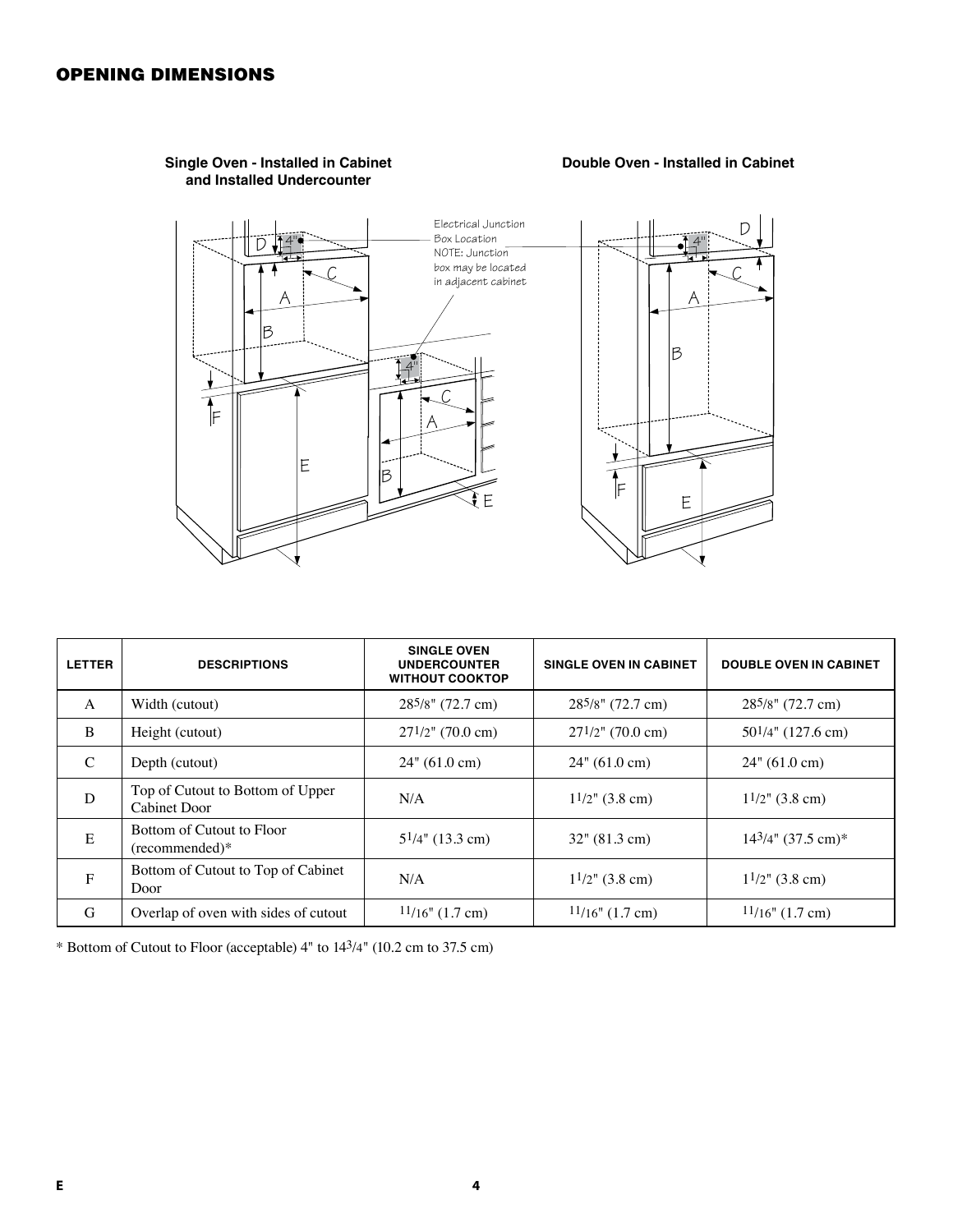# ELECTRICAL REQUIREMENTS

If codes permit and a separate ground wire is used, it is recommended that a qualified electrical installer determine that the ground path is adequate and wire gauge is in accordance with local codes.

Do not use an extension cord.

### IN U.S.A. :

Be sure that the electrical connection and wire size are adequate and in conformance with the National Electrical Code, ANSI/ NFPA No. 70-latest edition and all local codes and ordinances.

A copy of the above code standards can be obtained from:

National Fire Protection Association

One Batterymarch Park

Quincy, MA 02269

### IN CANADA:

Be sure that the electrical connection and wire size are adequate and in conformance with CSA standard C22.1, Canadian Electrical Code, Part 1 - latest edition, and all local codes and ordinances.

A copy of the above code standards can be obtained from:

Canadian Standards Association

178 Rexdale Blvd.

Toronto, ON M9W 1R3 CANADA.

# WARNING



### **ELECTRICAL SHOCK HAZARD**

The electrical power to the oven branch circuit must be shut off while line connections are being made.

Do not use an extension cord with this appliance.

Electrical ground is required on this appliance. The free end of the green wire (the ground wire) must be connected to a suitable ground. This wire must remain grounded to the oven.

If cold water pipe is interrupted by plastic, non metallic gaskets, union connections or other insulating materials, DO NOT use for grounding.

DO NOT ground to a gas pipe.

DO NOT have a fuse in the NEUTRAL or GROUNDING circuit. A fuse in the NEUTRAL or GROUNDING circuit could result in an electrical shock.

Check with a qualified electrician if you are in doubt as to whether the appliance is properly grounded.

Failure to do so could result in death, fire or electric shock.

### ELECTRICAL CONNECTION

To properly install your oven, you must determine the type of electrical connection you will be using and follow the instructions provided for it here.

• Oven must be connected to the proper electrical voltage and frequency as specified on the model/serial number rating plate. The model/serial number rating plate is located under the control panel on single ovens and under the control panel on the upper oven cavity on double ovens. All models are dual rated, and designed to be connected to 120/240V AC, 60Hz, 3-wire or 4-wire, singlephase power supply.

| <b>STYLE</b> | <b>VOLTAGE AND</b><br><b>FREQUENCY</b> | <b>AMPS</b> | <b>CIRCUIT REQUIRED</b> |  |
|--------------|----------------------------------------|-------------|-------------------------|--|
| Single Oven  | 240V, 60 Hz                            | 20.0A       | 25 Amp Circuit          |  |
| Double Oven  | 240V, 60 Hz                            | 35.4A       | 40 Amp Circuit          |  |

• Install a suitable conduit box (not furnished). An appropriately sized, UL conduit connector must be used to correctly attach the conduit to the junction box.

**IMPORTANT:** Local Codes may vary; installation electrical connections and grounding must comply with all applicable local codes.

If local codes permit grounding through the electrical supply neutral, connect both the white neutral wire and the green ground wire from the oven to the white neutral electrical supply wire.

- Check with a qualified electrical installer if you are not sure the oven is properly grounded.
- **Single Oven** When a 4-wire, single phase 120/240 volt, 60 Hz., AC only electrical supply is available, a 25-amp maximum circuit protection is required.
- **Double Oven** When a 4-wire, single phase 120/240 volt, 60 Hz., AC only electrical supply is available, a 40-amp maximum circuit protection is required.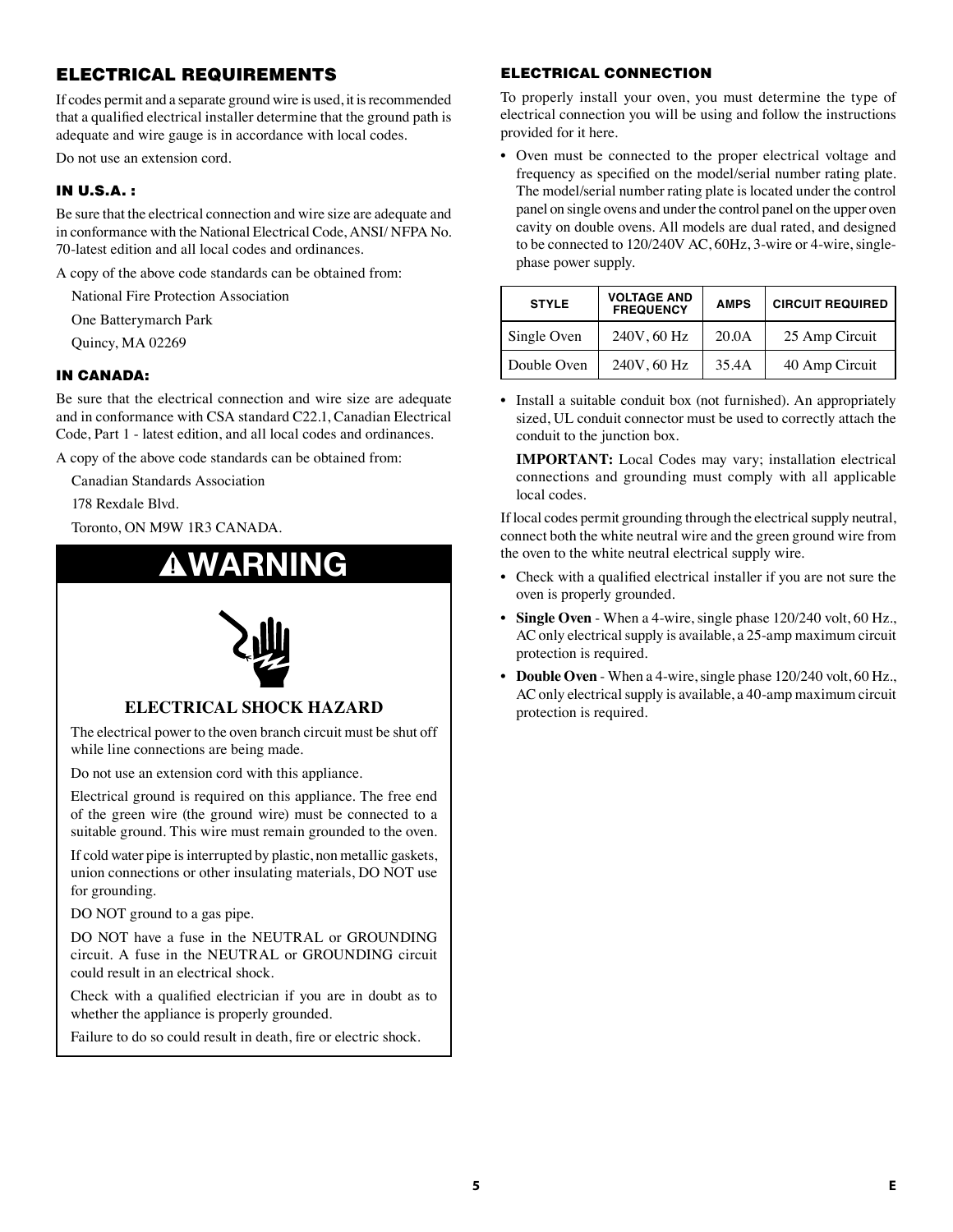# INSTALLATION INSTRUCTIONS

**IMPORTANT:** This appliance shall be installed only by authorized persons and in accordance with the manufacturer's installation instructions, local gas fitting regulations, municipal building codes, electrical wiring regulations, local water supply regulations.

# STEP 1 - UNPACK THE OVEN

# **AWARNING**

### **EXCESSIVE WEIGHT HAZARD**

Use two or more people to move and install oven.

Failure to do so can result in back or other injury.

**1** Using two or more people, remove the oven and set it on cardboard to avoid floor damage.

**NOTE:** Do not use the handle or any portion of the front frame for lifting.

- **2** Remove the shipping materials and tape from the oven.
- **3** Remove the hardware package from inside the bag containing literature.
- **4** Remove and set aside racks and other parts from inside the oven.
- **5** Move the oven on the cardboard near where it will be installed.

# STEP 2 - REMOVE THE OVEN DOOR

**IMPORTANT:** The oven door is heavy and fragile, and the door front is glass. To avoid oven door glass breakage, use both hands, and grasp only the sides of the oven door to remove.

- **1** Open the oven door.
- **2** Locate the door latches in both corners of the oven door, and rotate the latches forward to the unlocked position.



**3** Grasp the edges of the oven door with both hands and push the oven door fully closed. Lift up and pull oven door toward you to remove. Set the oven door(s) aside on a covered work surface.



# STEP 3 - INSTALL OVEN

# WARNING

### **EXCESSIVE WEIGHT HAZARD**

Use two or more people to move and install oven.

Failure to do so can result in back or other injury.

- **1** Using two or more people, grasp the ceiling of the oven cavity and lift the oven onto a table or platform even with the cutout opening. **NOTE:** The surface must be able to support the following weight:
	- Single Oven: 160 lb (73 kg)
	- Double Oven: 290 lb (132 kg)



**2** Feed the flexible electrical supply conduit from the oven to the junction box.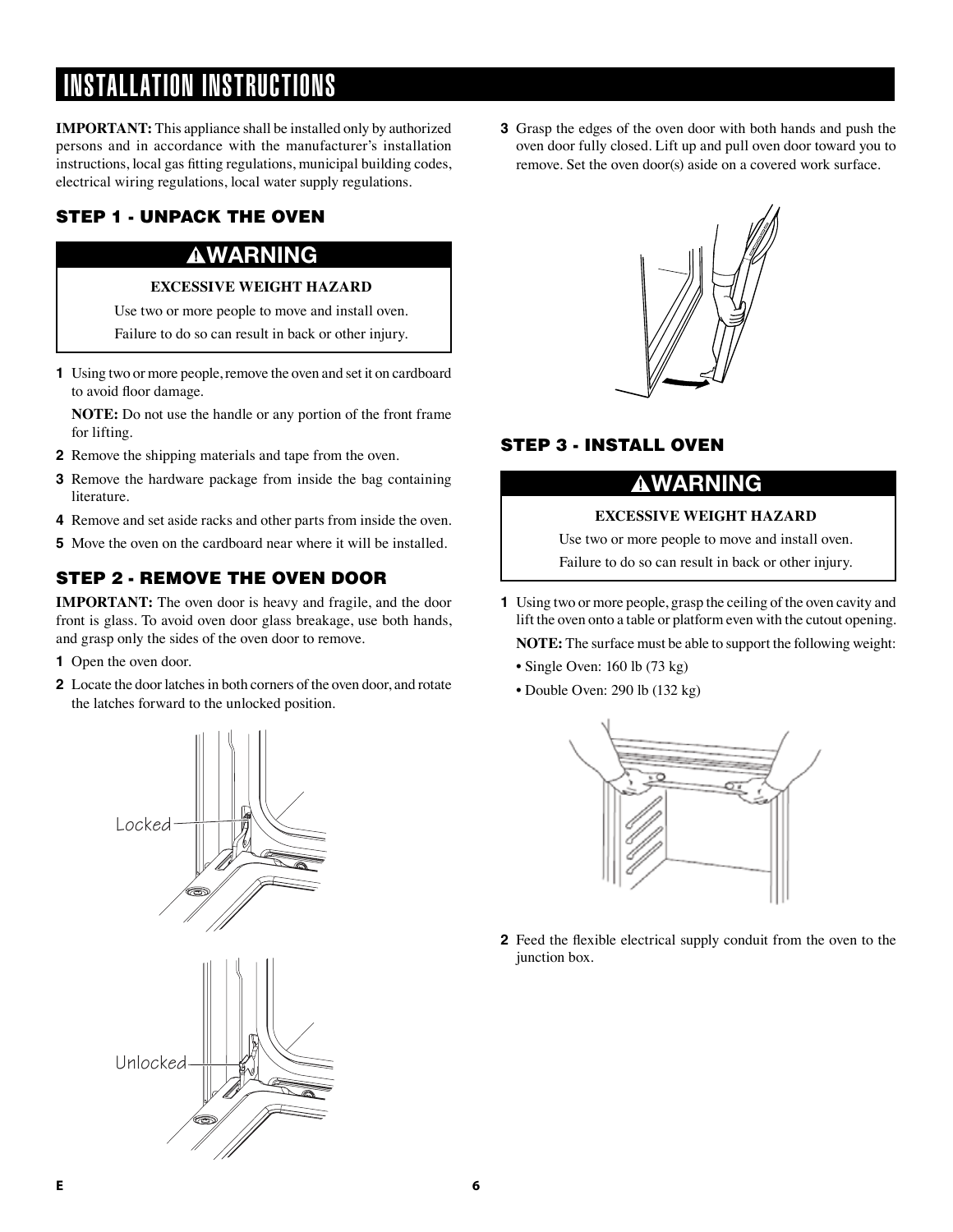### STEP 4 - MAKE ELECTRICAL CONNECTION

To properly install your oven, you must determine the type of electrical connection you will be using and follow the instructions provided for it here.

### DIRECT WIRE



Disconnect power before servicing.

Improper connection of aluminum house wiring and copper appliance leads can result in an electrical hazard or re. If the home has aluminum wiring, only use connectors designed and UL listed for joining copper to aluminum and precisely follow the manufacturer's recommended procedure. Aluminum-to-Copper connections must conform with local codes.

For Single Oven, use 10 gauge copper or aluminum wire.

For Double Oven, use 8 gauge copper or aluminum wire.

Electrically ground oven.

Failure to do so can result in death, re or electrical shock.

### **Be sure your appliance is properly installed and grounded by a qualified technician. Ask your dealer to recommend a qualified technician or an authorized repair service.**

This oven is manufactured with a neutral (white) power supply wire and a cabinetconnected green (or bare) ground wire twisted together.

After making sure that the power has been turned off, connect the flexible conduit from the oven to the junction box using a UL listed conduit connector. The Grounded Neutral and Ungrounded Neutral Graphics on the following pages and the instructions provided, present the most common way of connecting ovens. Your local codes and ordinances, of course, take precedence over these instructions. Complete electrical connections according to local codes and ordinances.

- **1** Disconnect power.
- **2** Remove junction box cover.
- **3** Install a UL listed or CSA approved conduit connector to the junction box.



UL or CSA Listed Conduit Connector

- **4** Route the flexible electrical supply conduit from the oven to the junction box through a UL listed or CSA approved conduit connector.
- **5** Tighten screws on conduit connector.

3-WIRE CONNECTION (GROUNDED NEUTRAL) - U.S.A. ONLY

# RNING



### **ELECTRICAL SHOCK HAZARD**

Grounding through the neutral conductor is prohibited for new branch-circuit installations (1996 NEC); mobile homes; and recreational vehicles, or in an area where local codes prohibit grounding through the neutral conductor. For installations where grounding through the neutral conductor is prohibited, see the Ungrounded Neutral graphic.

Use grounding terminal or lead to ground unit.

Connect neutral terminal or lead to branch circuit neutral in usual manner.

Failure to do so could result in death, fire or electric shock.

#### **3-WIRE CABLE FROM HOME POWER SUPPLY**

**IMPORTANT:** Use the 3-wire cable from home power supply where local codes permit a 3-wire connection.

**1** Disconnect power.

#### Grounded Neutral



- A. Junction Box
- B. Black Wires
- C. Neutral (White) Wires
- D. Ground (Green or
- Bare) Wire
- E. Cable from Oven
- F. UL Listed Conduit
- Connector
- G. Red Wires
- H. UL Listed Wire Connectors
- 
- I. House Electrical **Supply**
- **2** Connect the two black wires B together using a UL listed wire connector.
- **3** Connect the two neutral (white) wires C and the ground (green or bare) wire d (of the oven cable) using a UL listed wire connector.
- **4** Connect the two red wires G together using a UL listed wire connector.
- **5** Install junction box cover.